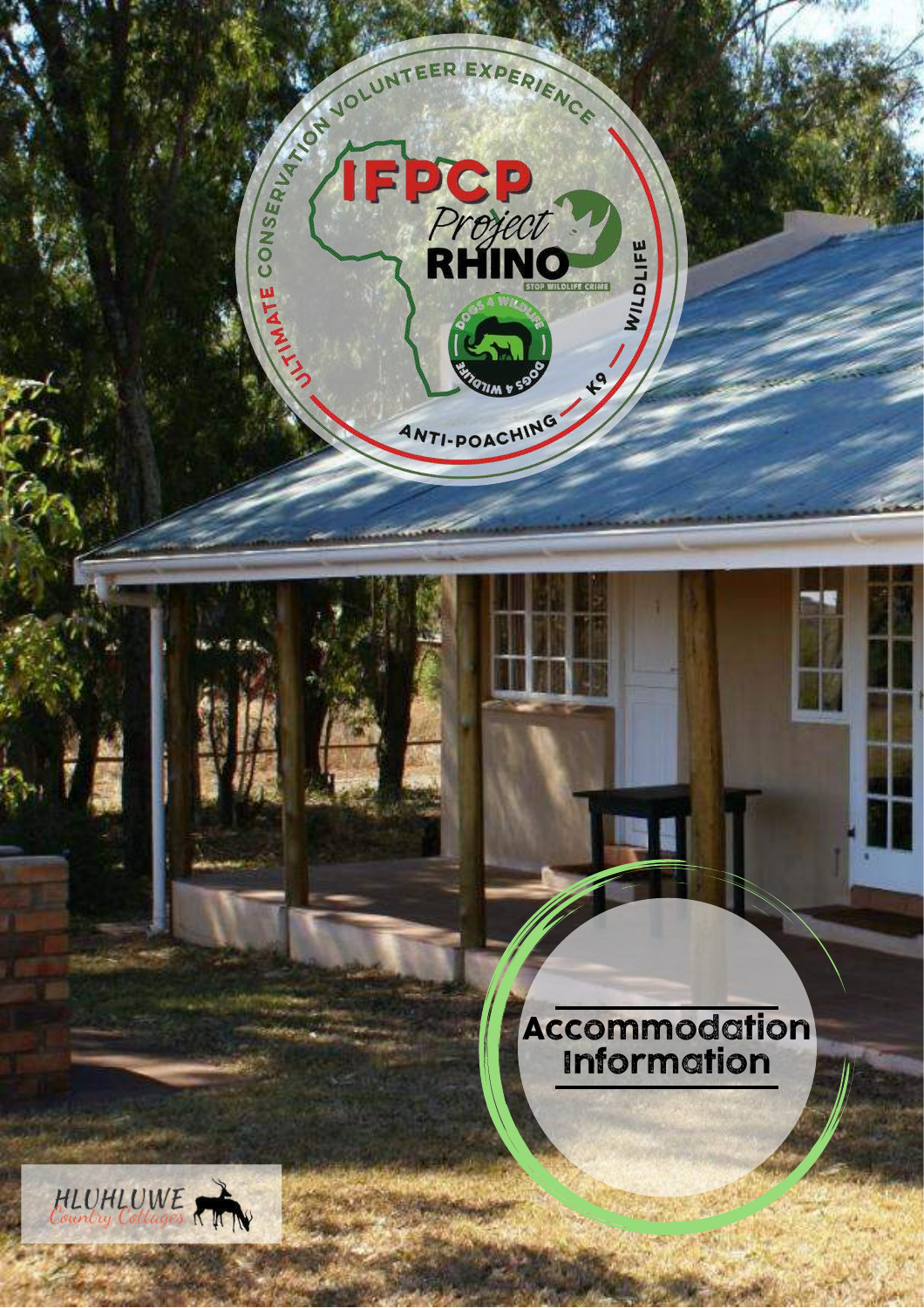

## Self-catering Accommodation



The Hluhluwe Country Cottages are located in the heart of the Elephant Coast region of KwaZulu-Natal, on a farm 1km outside of the well-known agricultural and tourism hub of Hluhluwe village. The 6 cottages are situated on a game-fenced sanctuary bordered by the Ngweni River.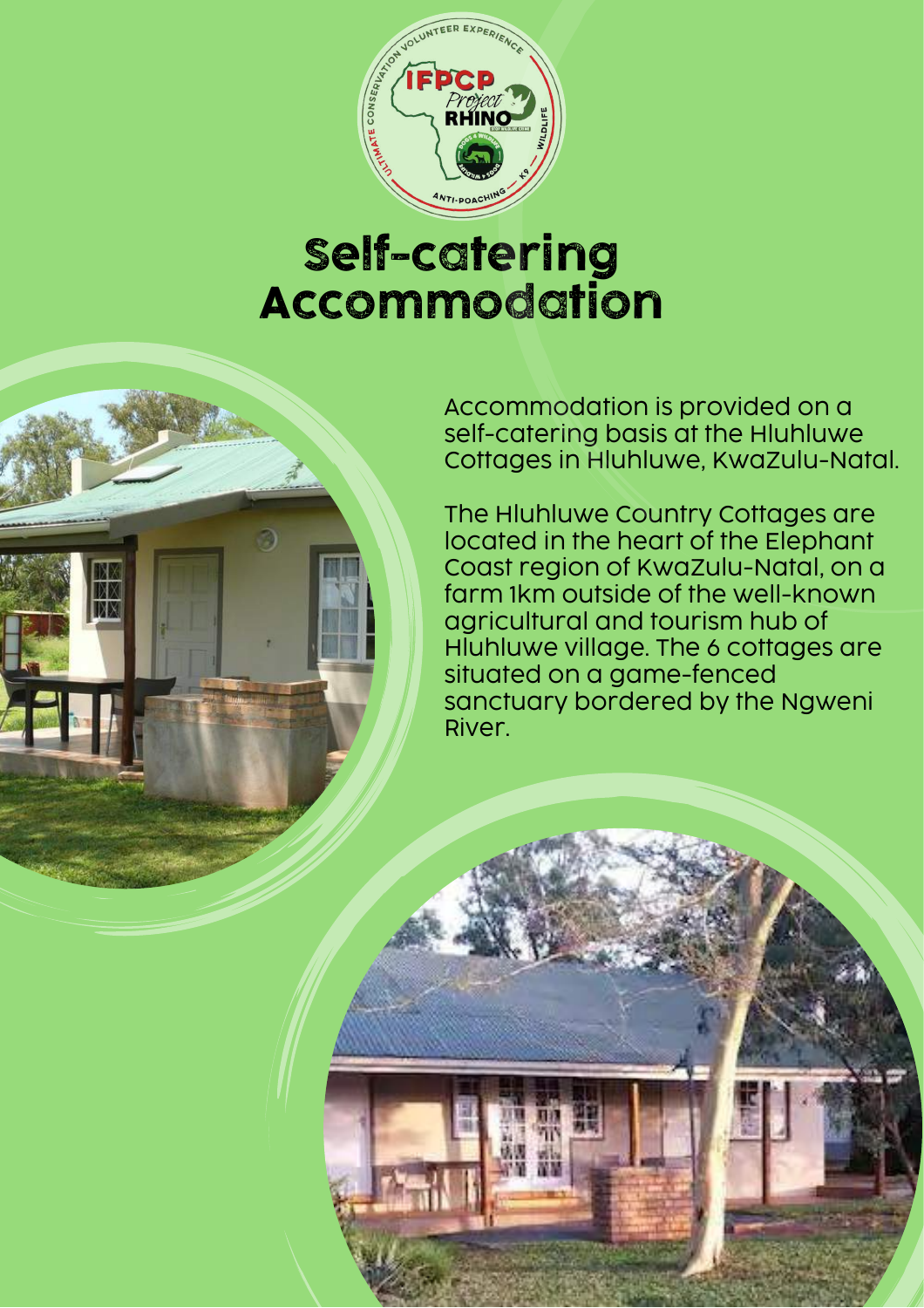

## Cottages

The air-conditioned, self-catering cottages have an open plan lounge/dining/fully fitted kitchen. DSTV and braai facilities are available. Towels and all bedding are provided and the rooms are serviced daily.

Each bedroom offers en-suite bathrooms with either a shower or bath option and double or twin beds. Free Wifi is available in rooms.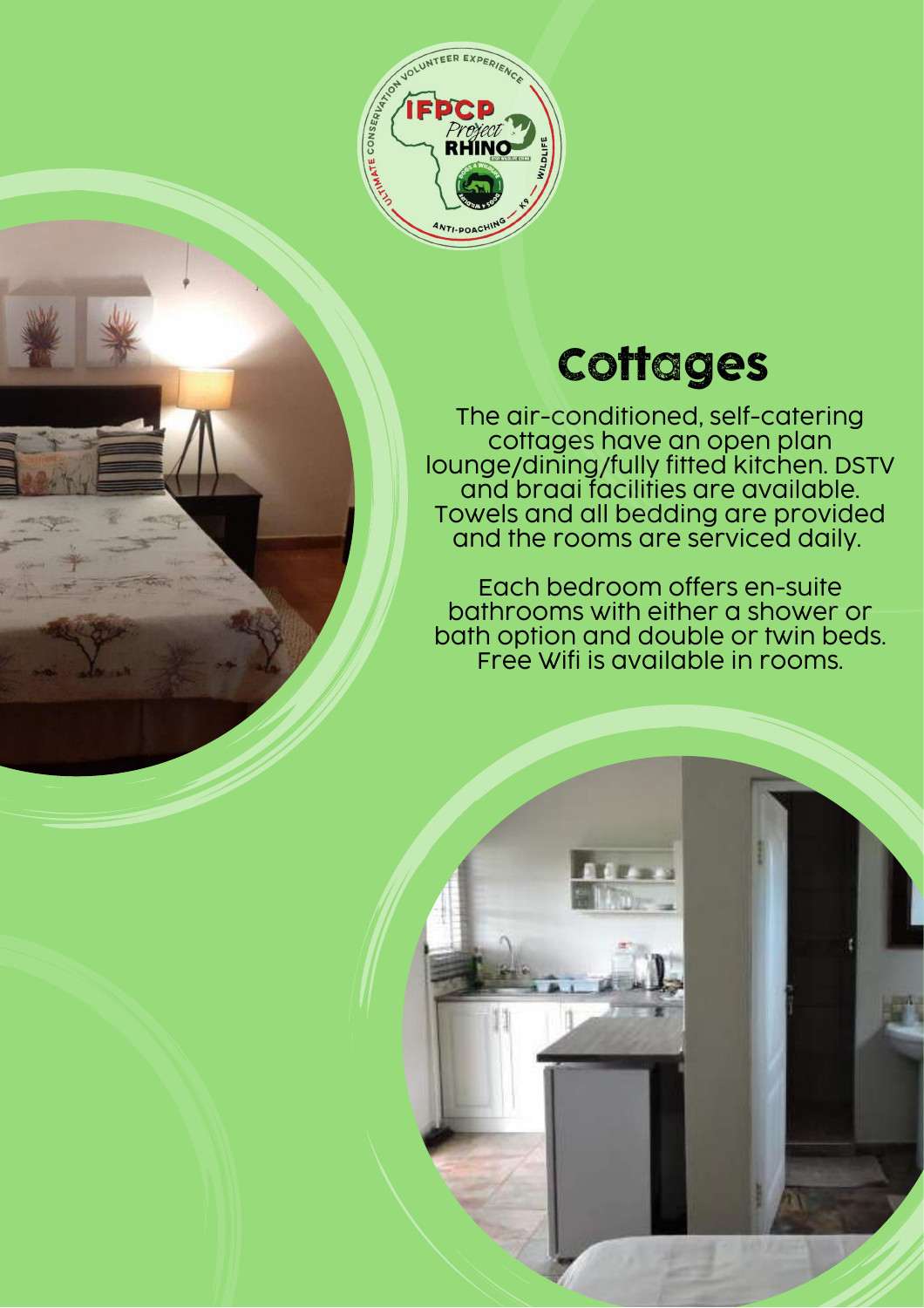

## Facilities

The property has a communal pool and sun loungers that can be used during free time.

Trips to the local supermarket will be provided on Day 1, Day 4 & Day 7.

A braai and traditional South African Potjie are included in the programme on 2 nights during your stay.



Other dining facilities: You are welcome to use other dining facilities, however we ask that you do not rely on these as schedule times do not always allow for this.

- Fig Tree Cafe & bar, on-site - Ngweni Railroad Brewery & Cafe, walking distance